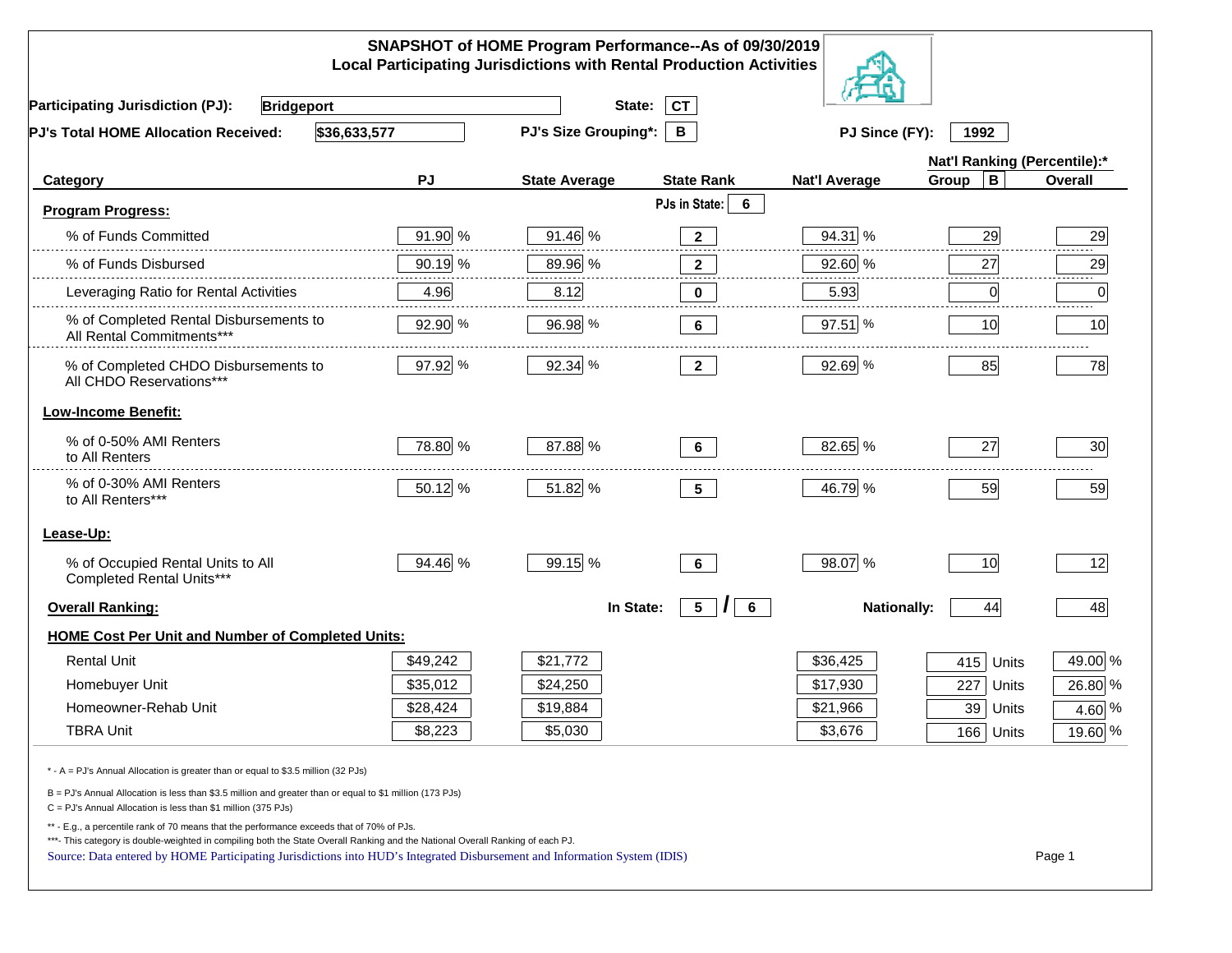|                                                                                                                |             |               |               |                            |             | <b>Program and Beneficiary Characteristics for Completed Units</b> |                                 |      |               |                                          |             |
|----------------------------------------------------------------------------------------------------------------|-------------|---------------|---------------|----------------------------|-------------|--------------------------------------------------------------------|---------------------------------|------|---------------|------------------------------------------|-------------|
| <b>Participating Jurisdiction (PJ): Bridgeport</b>                                                             |             |               |               |                            | ∣CT         |                                                                    |                                 |      |               |                                          |             |
| <b>Total Development Costs:</b><br>(average reported cost per unit in<br>PJ:<br><b>HOME-assisted projects)</b> |             | <b>Rental</b> |               | Homebuyer                  |             | <b>Homeowner</b>                                                   | <b>CHDO Operating Expenses:</b> |      | PJ:           |                                          | $0.1$ %     |
|                                                                                                                |             |               | \$170,744     | \$104,704                  |             | \$22,838                                                           | (% of allocation)               |      |               | <b>National Avg:</b>                     |             |
|                                                                                                                | State:*     |               | \$175,691     | \$124,425                  |             | \$27,935                                                           |                                 |      |               |                                          |             |
|                                                                                                                | National:** |               | \$135,225     | \$88,236                   |             | \$26,222                                                           |                                 |      |               |                                          |             |
|                                                                                                                |             |               |               | Rental Homebuyer Homeowner | <b>TBRA</b> |                                                                    |                                 |      |               | Rental Homebuyer Homeowner               | <b>TBRA</b> |
| <b>RACE:</b>                                                                                                   |             | %             | $\frac{9}{6}$ | ℅                          | $\%$        | <b>HOUSEHOLD TYPE:</b>                                             |                                 | %    | $\frac{9}{6}$ | ℅                                        | $\%$        |
| White:                                                                                                         |             | 9.4           | 2.7           | 5.1                        | 0.0         | Single/Non-Elderly:                                                |                                 | 27.3 | 24.9          | 15.4                                     | 0.0         |
| <b>Black/African American:</b>                                                                                 |             | 38.3          | 45.3          | 61.5                       | 0.0         | Elderly:                                                           |                                 | 16.6 | 1.8           | 12.8                                     | 0.0         |
| Asian:                                                                                                         |             | 0.0           | 1.3           | 0.0                        | 0.0         | <b>Related/Single Parent:</b>                                      |                                 | 31.4 | 42.7          | 33.3                                     | 0.0         |
| American Indian/Alaska Native:                                                                                 |             | 0.0           | 0.0           | 0.0                        | 0.0         | <b>Related/Two Parent:</b>                                         |                                 | 4.8  | 17.3          | 35.9                                     | 0.0         |
| Native Hawaiian/Pacific Islander:                                                                              |             | 0.0           | 0.0           | 0.0                        | 0.0         | Other:                                                             |                                 | 19.9 | 12.9          | 2.6                                      | 0.0         |
| American Indian/Alaska Native and White:                                                                       |             | 0.0           | 0.0           | 0.0                        | 0.0         |                                                                    |                                 |      |               |                                          |             |
| Asian and White:                                                                                               |             | 0.0           | 0.0           | 0.0                        | 0.0         |                                                                    |                                 |      |               |                                          |             |
| <b>Black/African American and White:</b>                                                                       |             | 0.3           | 0.0           | 0.0                        | 0.0         |                                                                    |                                 |      |               |                                          |             |
| American Indian/Alaska Native and Black:                                                                       |             | 0.0           | 0.0           | 0.0                        | 0.0         |                                                                    |                                 |      |               |                                          |             |
| <b>Other Multi Racial:</b>                                                                                     |             | 11.2          | 12.9          | 0.0                        | 0.0         |                                                                    |                                 |      |               |                                          |             |
| Asian/Pacific Islander:                                                                                        |             | 0.0           | 0.0           | 0.0                        | 0.0         |                                                                    |                                 |      |               |                                          |             |
| <b>ETHNICITY:</b>                                                                                              |             |               |               |                            |             |                                                                    |                                 |      |               |                                          |             |
| <b>Hispanic</b>                                                                                                |             | 40.8          | 37.8          | 33.3                       | 0.0         |                                                                    |                                 |      |               |                                          |             |
| <b>HOUSEHOLD SIZE:</b>                                                                                         |             |               |               |                            |             | <b>SUPPLEMENTAL RENTAL ASSISTANCE:</b>                             |                                 |      |               |                                          |             |
| 1 Person:                                                                                                      |             | 42.6          | 20.0          | 17.9                       | 0.0         | Section 8:                                                         |                                 | 26.5 | 2.7           |                                          |             |
| 2 Persons:                                                                                                     |             | 16.1          | 27.1          | 25.6                       | 0.0         | <b>HOME TBRA:</b>                                                  |                                 | 6.6  |               |                                          |             |
| 3 Persons:                                                                                                     |             | 19.1          | 28.0          | 15.4                       | 0.0         | Other:                                                             |                                 | 22.2 |               |                                          |             |
| 4 Persons:                                                                                                     |             | 15.6          | 13.3          | 25.6                       | 0.0         | No Assistance:                                                     |                                 | 44.6 |               |                                          |             |
| 5 Persons:                                                                                                     |             | 4.3           | 8.9           | 12.8                       | 0.0         |                                                                    |                                 |      |               |                                          |             |
| 6 Persons:                                                                                                     |             | 2.0           | 2.2           | 2.6                        | 0.0         |                                                                    |                                 |      |               |                                          |             |
| 7 Persons:                                                                                                     |             | 0.0           | 0.4           | 0.0                        | 0.0         |                                                                    |                                 |      |               |                                          |             |
| 8 or more Persons:                                                                                             |             | 0.3           | 0.0           | 0.0                        | 0.0         | # of Section 504 Compliant Units:                                  |                                 |      | 74            |                                          |             |
| The State average includes all local and the State PJs within that state                                       |             |               |               |                            |             |                                                                    |                                 |      |               |                                          |             |
| ** The National average includes all local and State PJs, and Insular Areas                                    |             |               |               |                            |             |                                                                    |                                 |      |               |                                          |             |
| # Section 8 vouchers can be used for First-Time Homebuyer Downpayment Assistance.                              |             |               |               |                            |             |                                                                    |                                 |      |               |                                          |             |
|                                                                                                                |             |               |               |                            |             |                                                                    |                                 |      |               | <b>HOME Program Performance SNAPSHOT</b> |             |

Source: Data entered by HOME Participating Jurisdictions into HUD's Integrated Disbursement and Information System (IDIS) Page 2